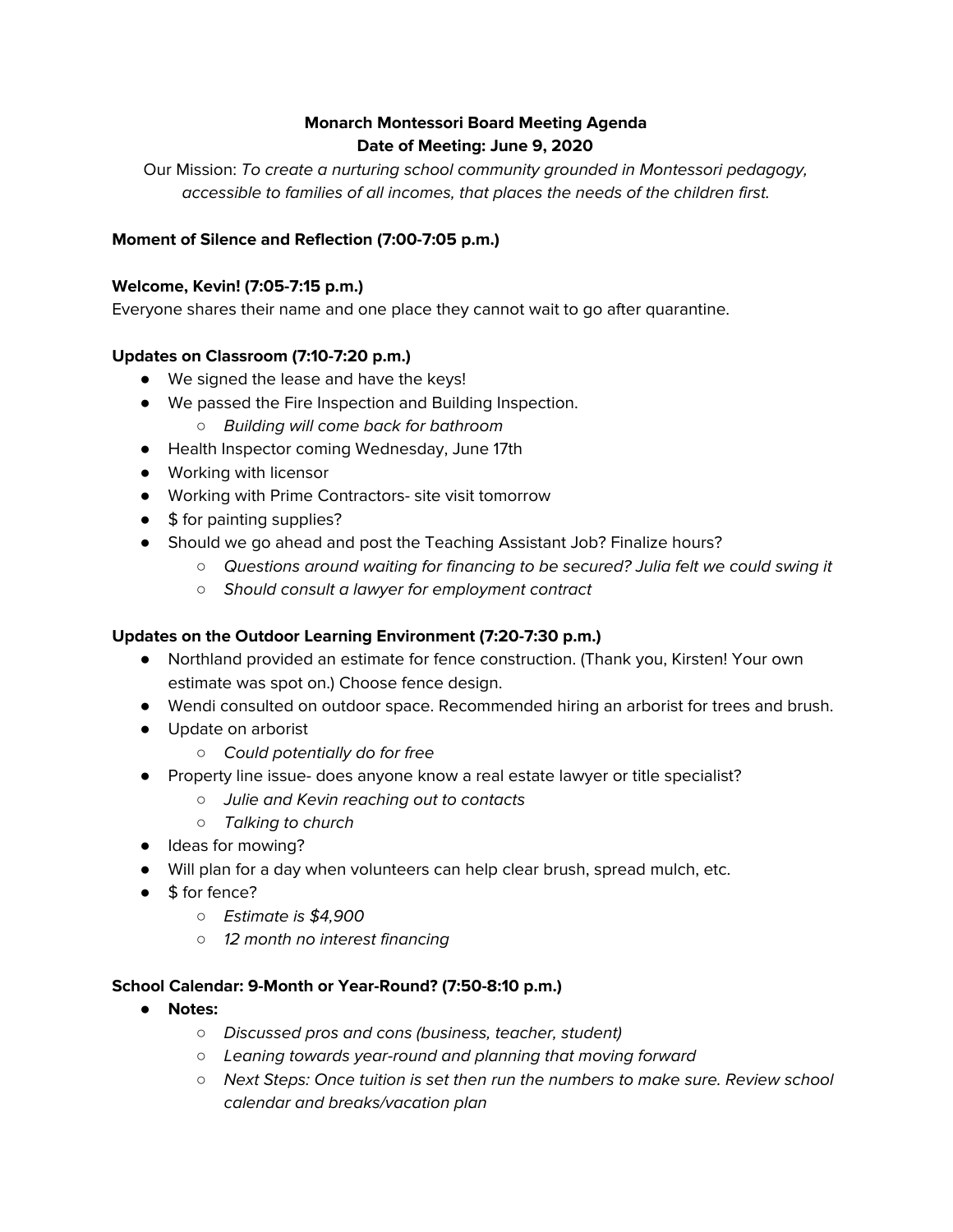# **Fundraising (8:10-8:20 p.m.)**

- Julie drafted a letter to send to [potential](https://drive.google.com/file/d/1KgYeJlRnJmyaMRYOGmhqqVZ54kA8lY9Z/view?usp=sharing) donors.
	- *○ Julia creating Amazon registry list*
	- *○ Julie will update letter with Amazon Smiles and Amazon registry detail when Julia is ready*
	- *○ Discussed co-vid masks and needs; CDC does not recommend except for events/emergency responses so should have some on hand*
- Monarch Amazon Smile
	- *○ Julia setup Monarch with an Amazon Smiles account*
- [Materials](https://docs.google.com/spreadsheets/d/1-qmW3XIgx22XiM4eX33Ji32SKIEcUwdC5oA3SvcHia8/edit?usp=sharing) to Make or Donate
	- *○* Julia will update and then post on social media when ready to setup account
- Jennie- [Fundraiser](https://docs.google.com/spreadsheets/d/1IhrmGc0IzE2p3mk5A3DK0ONLKD8eFxPVlXn35pxvs4s/edit#gid=0) event
	- *○* Ideas:
		- *■* Discussed potential for in-person, outdoor, social distance event
			- *●* At park pavilion, at Church site, St Paul farmers market, etc.
		- *■* Discussed FB Live shopping event
		- *■* Online Silent Auction
			- *●* <https://www.32auctions.com/>
		- *■* In-person community building event donate books, etc.
	- *○* Messaging:
		- Need to be sensitive to the time (recession, lots of requests for donation)
		- *Important to tie our message to what's going on (education, accessibility* for all, community)
	- *○* Timing:
		- *■* Discussed August

# **Setting Tuition (8:20-8:40 p.m.)**

# **[Resources](https://docs.google.com/document/d/1M1Hat_jM0npsqpCAGToxCpsGw2QwyQhAk2isDOB8ChM/edit?usp=sharing)**

Questions we need to answer:

- Collected weekly or monthly?
	- *○* Monthly
- Cost of before/after care
- Cost of half day
- Can we fund scholarships?
- Can we put money in a reserve?
- Should we have a "COVD-19" rate?
	- Financial resources for child care centers during COVID-19: [https://mn.gov/mmb/assets/Child%20Care%20Program%20Matrix\\_UPDATED\\_5.12](https://mn.gov/mmb/assets/Child%20Care%20Program%20Matrix_UPDATED_5.12.20%20_tcm1059-430884.pdf) [.20%20\\_tcm1059-430884.pdf](https://mn.gov/mmb/assets/Child%20Care%20Program%20Matrix_UPDATED_5.12.20%20_tcm1059-430884.pdf)
	- <https://mn.gov/mmb/childcare/providers/>
- Should rates go up by a small amount automatically every year?
- Should we have an application fee?